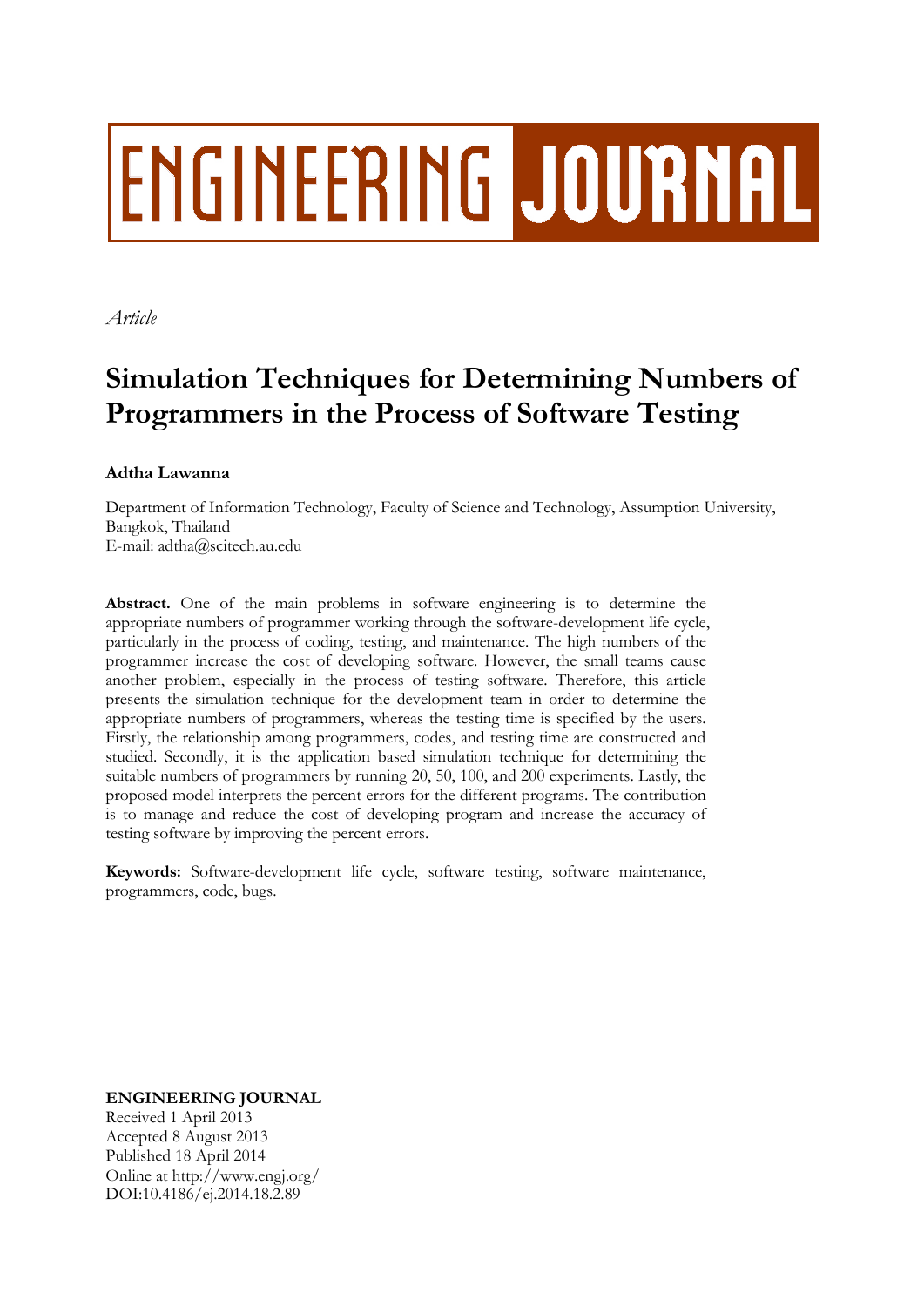#### **1. Introduction**

Software engineering is one of the fields of information technology, which are being focused for both academics and industries [1]. The explosive influence of information technology and computers on our normal lives has produced a requirement to plan and improve new software systems as well as to combine the appropriate technologies into a quickly rising range of applications [2]. The jobs accomplished by specialists known as software engineers evolve rapidly, imitating new spaces of knowledge or movement of technology, and the inclinations and practices of workers [3]. Software engineers relate the philosophies and methods of information science, engineering, and precise analysis to the project, improvement, testing, and estimation of the software system [4-8]. In addition, it allows computers to achieve their numerous applications. The following is the examples of employers in the computer software engineers [9]:

Technology Intensive Firms: Apple Computer, AT&T, Cisco Systems, Dell, Fujitsu Siemens Computers, Google, Hewlett-Packard, IBM, Intel, Iomega, Microsoft, Motorola, Oracle, Panasonic, PeopleSoft (Oracle), Raytheon Company, Sony Electronics, Sun Microsystems, Texas Instruments, Toshiba, Verizon, and Yahoo.

U.S. Federal Government and State and Local Affiliates: Federal Bureau of Investigation, Federal Emergency Management , Agency, NASA, National Institute of Standards and Technology, US Air Force, US Army, US Central Intelligence Agency , US Department of Energy, US Department of Defense, US Department of Transportation, US Naval Research Lab, and US Navy.

Other Firms: 3M Worldwide, Adelphia Communications, ADT, Advanced Micro Systems, Alcatel, Alcoa, Ansys, Applied Digital, Blackberry , BMW International, Boeing, Delphi-Packard Electric, Toyota Motor Sales, USA, Inc., Federal Express, Ford, Genentech, General Dynamics, General Electric, General Motors Corporation, Honda, Honeywell, Hughes Network Systems, Johnson & Johnson, Lockheed Martin, Meade Instruments Corporation, Merrill Lynch & Co., New Piper Aircraft, Nuance Communications, Inc., Procter & Gamble Company, Samsung, Siemens Automotive Corporation, Toyota Motor Sales, Inc., UPS, and Westinghouse.

Other Employers: Colleges and Universities, K-12 Schools, Professional Associations, Temporary Firms, and Consultants.

Basically, Software-development life cycle (SDLC) is being applied in the software engineering. SDLC refers to six phases of developing software and the instruction in which those phases are accomplished. Each phase creates deliverable outcomes that are required by the next phase in the cycle [10-12]. All requirements are converted into the plan. Program is created relying on the plan which is named development phase. After programming and development, the testing proves the deliverable of the implementation phase match all requirements [13-15]. Figure 1 describes the following six phases SDLC:

Phase 1: Getting requirements. This phase, the business requirements are collected. This phase is one of the main elements of the project management and users. Meetings with managers, users, and stake holders are held for determining the requirements, e.g., who is going to use the software? How will they use the software? What information should feed into the system? What information should be outcomes from the system? Here, the general questions will be answered during this phase. After this, these requirements will be analyzed for their cogency and the possibility of integrating the requirements in the system. Finally, a Requirement Specification file is produced, which helps the determination of instruction for the next phase of the SDLC.

Phase 2: Design. In this phase, the software system is organized from the requirement specifications of phase 1, which were studied. According to this, system design supports in identifying hardware and software requirements, including aims in describing the entire system architecture.

Phase 3: Coding. After receiving system design from phase 2, the code is divided into modules or units, and actual programming is started. Since, in this phase the program is created, therefore, it is the main jobs for the programmer. This spends the longest phase of the SDLC.

Phase 4: Testing. After that the software is tested due to the requirements from phase 1 to ensure that the product is actually matching the requests listed and documented. During this phase unit, module, integration, team, system, and acceptance testing are completed.

Phase 5: Deployment. After completely testing the software is deployed and delivered to the users for their jobs.

Phase 6: Maintenance. Once when the users start to use the software system, the actual problems may be occurred and needs to be fixed from time to time.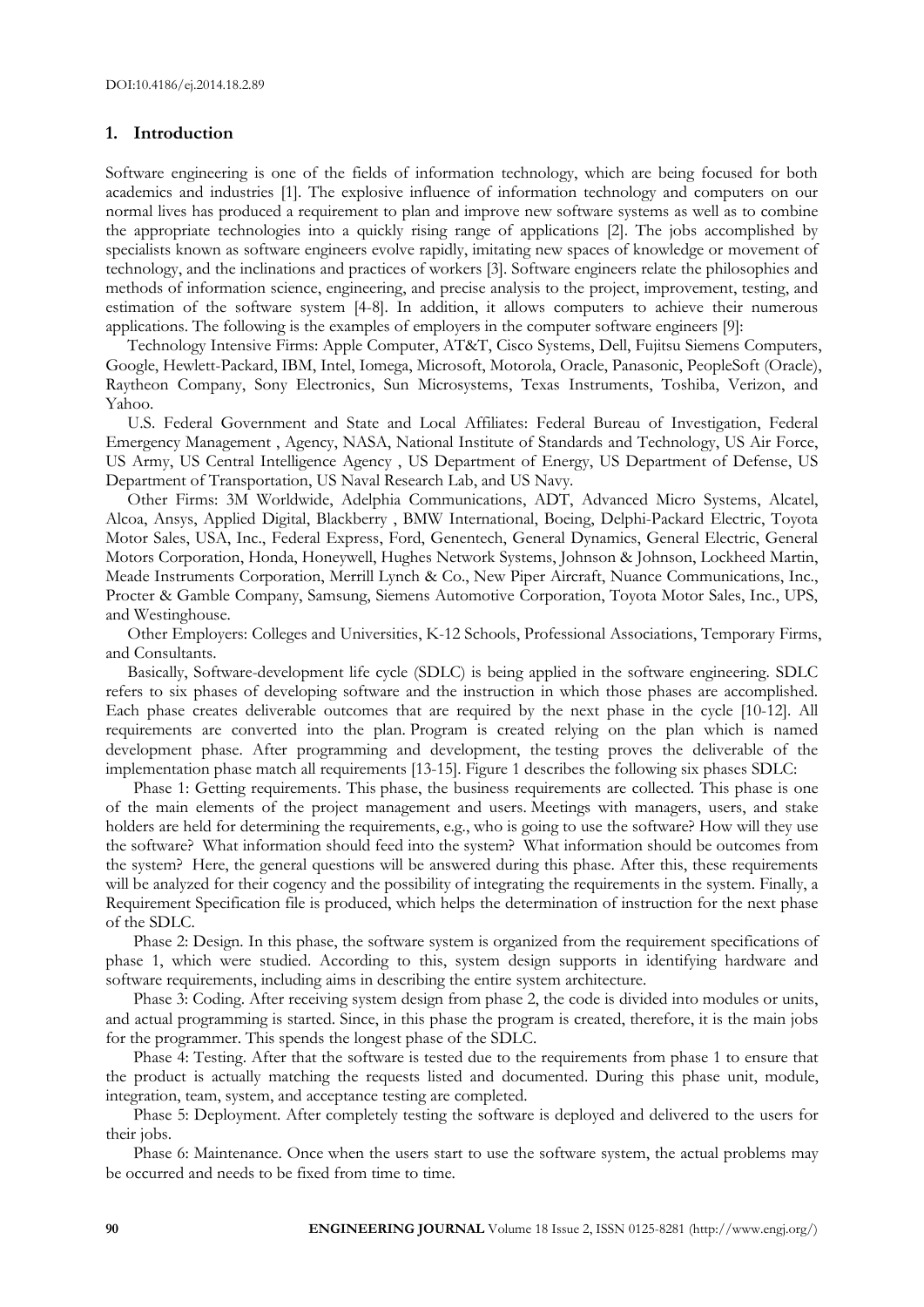

Fig. 1. Six phases of SDLC [13].

Research questions, there are many problems can be occurred in each phase, but in this paper, it focuses two main drawbacks remained in the software maintenance. The first, how many programmers are suitable in the process of maintenance whereas the overnight is requested? Actually, people involve for all phases of SDLC. This paper concerns the process of software maintenance. The second, how many bugs will be occurred? The reasons that fail the software are not only the new bugs or faults, but it includes the requirement specifications from managers, users, stake holders, and the lines of code. Therefore, the objective of the article is to determine the appropriate numbers of programmers whereas the changes from requirement specification, lines of code, and bugs are being occurred. Another is to define the possibility of bugs, which can be occurred in the process of software maintenance. Finally, the article presents two contributions. First, simulation technique can be used for predicting the suitable numbers of programmers for each developed coding. Second, the proposed model can aim to prepare the plan to fixing bugs or faults overnight with the significant resources, e.g., the appropriate numbers of programmers.

#### **2. Materials and Methods**

#### **2.1. Subject Programs**

This paper applies seven programs written by C language in the experiment. The seven programs cooperatively are called the Siemens Programs, which are each described in this section. The Siemens programs are well-known and often used in the field of software maintenance. They were initially collected for and applied by Siemens Corporate Research in a study of regression test selection, e.g., data flow, random, graph-flow, and control-flow techniques [16]. Moreover, a large test pool, which full of possible test cases, is generated by the programmers of Siemens. First, they produced test cases by black-box technique, applying the enable methods of partition, plus the Siemens Test Specification Language tool [17- 18]. After producing a set of test cases, the specialists created another set of test cases by hand due to the white-box technique. Therefore, it guarantees that the coverage of each executable requirement, functions, boundary, and definition-use in the subject programs, particularly the control flow graph for at minimum thirty test cases. The specialists cover all introductions of bugs or faults within the programs. According to this, it provides the significant numbers of test cases as the representative as possible. Most scattered faults concern single line changes whereas a few can be found in the multiple lines. Particularly, the specialists combined bugs or faults that probably not monitored by at least three test cases in the test pool [19]. It proved that no more than 350 test cases found in the test pool. Table 1 collects the information of the subject programs as well as the numbers of functions (e.g., requirement specifications), lines of code, and numbers of versions. Moreover, the test pool size is generated for further studied. The subject programs from Siemens provided the respective test suites, which have several advantages. Especially for the field of software maintenance, it is the starting point of selecting the appropriate numbers of test cases in each test pool. Besides this, the test pools were fairly easy to acquire. This is because the Siemens team produced the programs, including test cases available to fellow experts. Relying on the method of their building the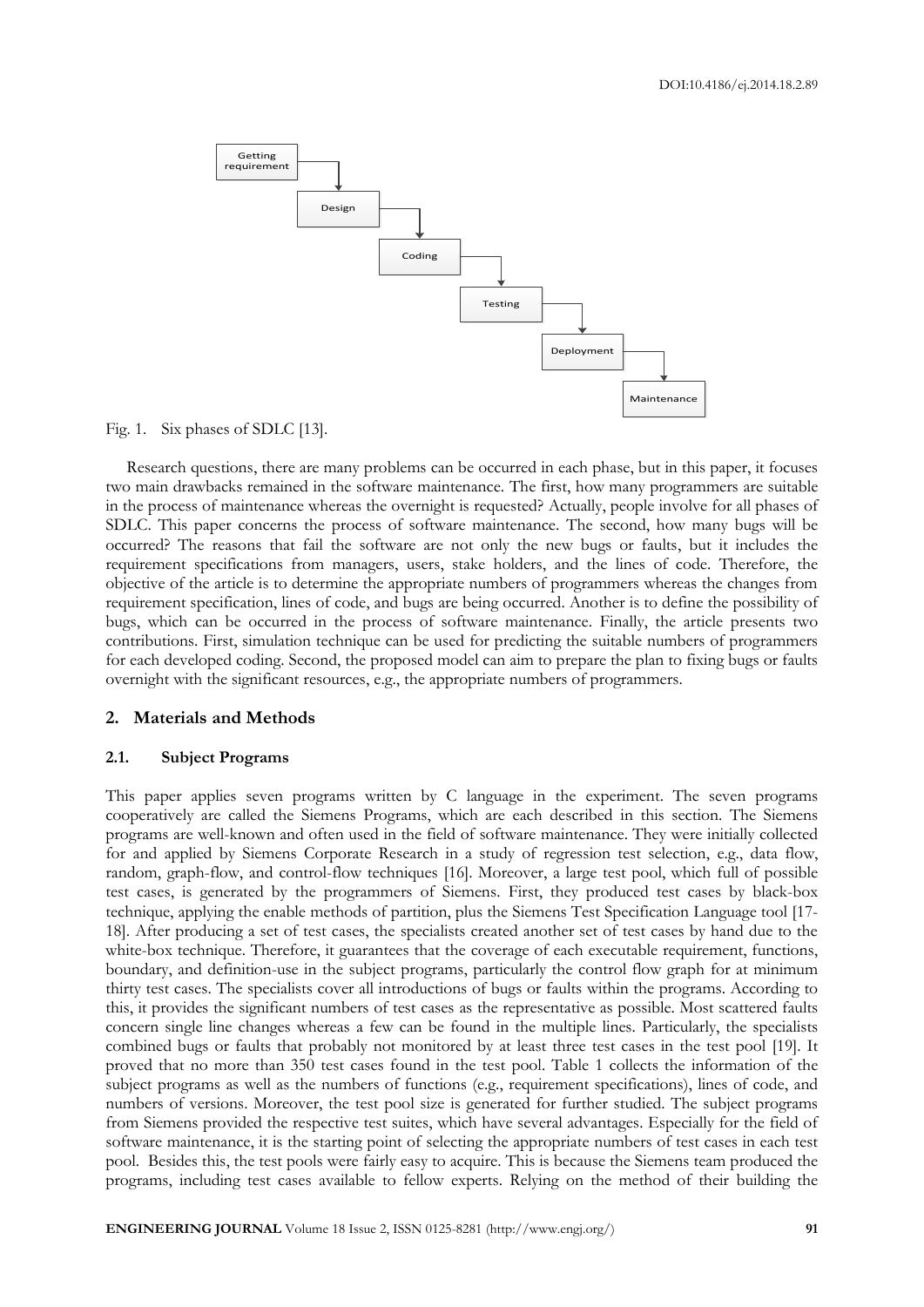programs, the scattered bugs within the programs give model real-world errors. The subjects have also been applied previously in many studies [20].

| Name         | <b>Function</b> | <b>Lines of Code</b> | <b>Bugs</b> | <b>Test Pool</b> |
|--------------|-----------------|----------------------|-------------|------------------|
| Print-tokens | 18              | 402                  |             | 4,130            |
| Print-okens2 | 19              | 483                  | 10          | 4,115            |
| Replace      | 21              | 516                  | 32          | 5,542            |
| Schedule     | 18              | 299                  | 9           | 2,650            |
| Schedule2    | 16              | 297                  | 10          | 2,710            |
| Tcas         | 9               | 148                  | 41          | 1,608            |
| Totinfo      |                 | 346                  | 23          | 1,052            |

Table 1. The subject program from Siemen.

#### **2.2. Methods**

The important of the proposed method are explained as follows; regarding to the concept of testing software, the high number of programmers are expensive and costly. Therefore, this article presents the methods of finding the suitable number of programmers. However, the performance of them will not be accountable. So far the bias of thinking will be protected. Simulation technique concerns mathematical model to avoid the errors of using irrelevant or subjective factors such as quality of programmers, skill, and knowledge. Simulation technique provides different running experiments, which are 20, 50, 100, and 200 rounds respectively. This can guarantee that the effective results can be usable and suitable. Therefore, the algorithm of the proposed method is shown as follows:

Step 1: Determine the relationship between numbers of programmers (P), testing time (T), and codes (C).

Number of programmer is directed to code:  $P \propto C$ 

Number of programmer is in-directed to testing time:

$$
P \propto \frac{1}{T}
$$
  

$$
P = c \frac{C}{T}
$$
 (1)

where  $\epsilon$  refers to constant value.

In the experiment, random function is used for numbers of programmers, testing time, and codes. The random numbers are 1-100, 1-24, and 148-156 respectively. To ensure the validity of the results, the experiment will hold at least 20 times.

Step 2: Define the value of *c*.

Using the results of "Step 1", the value of  $\epsilon$  can be determined as shown in equation.

$$
c = \frac{PT}{C} \tag{2}
$$

In the experiment, the value  $\epsilon$  can be generated as finding median, average, and minimum values.

Step 3: Build a model from "Step 2". Testing the results is required to ensure that step 1 and 2 are working.

Step 4: Prepare simulation. This step can be used to determine numbers of programmers while 20 experiments are required.

Step 5: Determine the relationship between bugs (B) and Functions (F). Number of bug is directed to function:  $B \propto F$ . Therefore:

$$
B = dF \tag{3}
$$

where *d* refers to constant value, which is shown in equation:

$$
d = \frac{B}{F} \tag{4}
$$

Note: the similar methods of "Step5" follow "Step 1 to 4".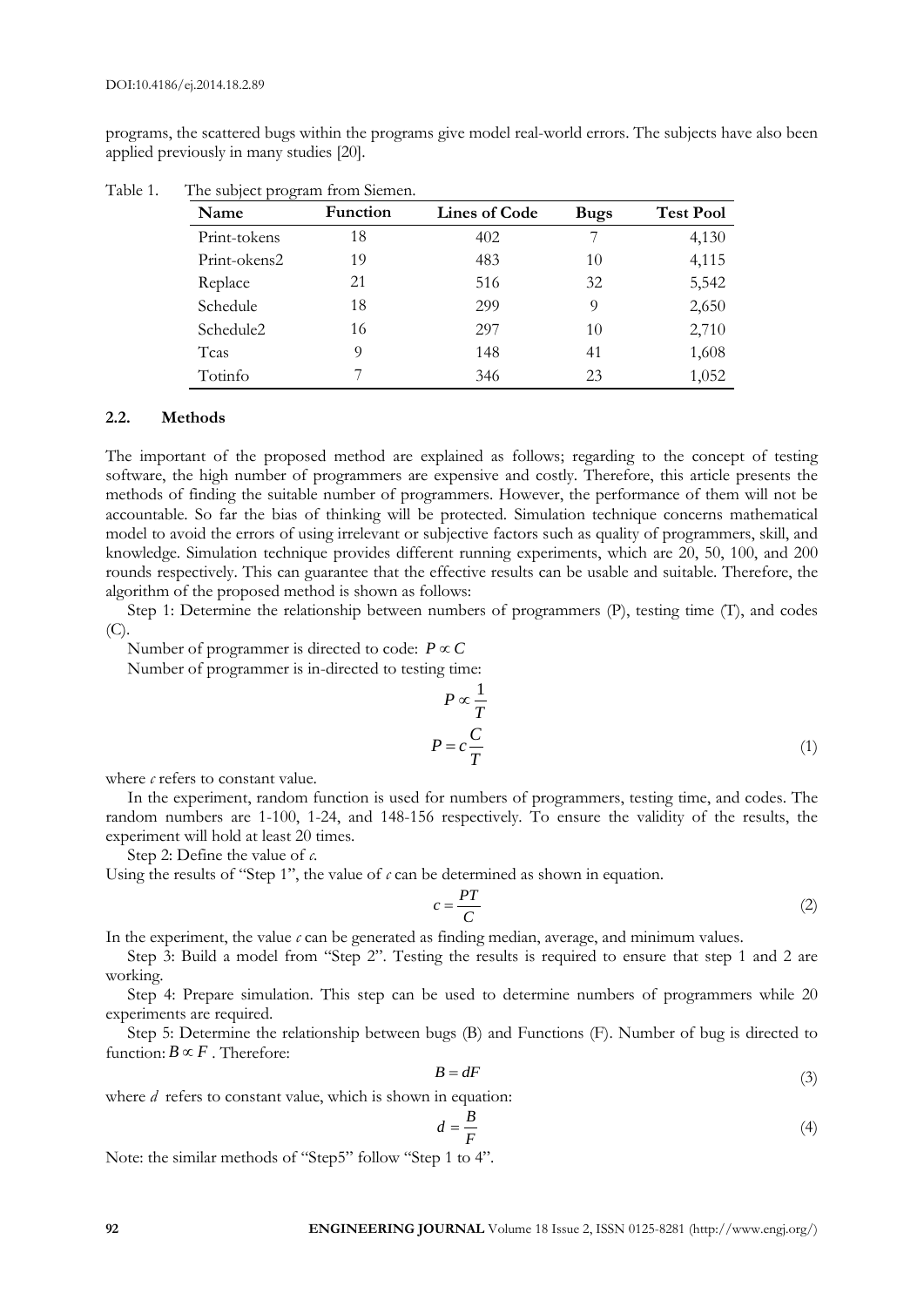#### **2.3. Regression Test Selection (RTS)**

A novel RTS technique considers ontology driven systems [21]. This technique shows representations of the old and new ontologies, compares them to find entities affected by the changes. The algorithms are applied for number of programmers, testing time, and codes used in the process of testing software. Three steps of RTS are shown as follows:

Step 1: Compute number of test cases due to the different codes.

Step 2: Specify testing time

Step 3: Identify the number of programmers.

Note that this RTS is a new technique (2012) and it will be used in the part of evaluation as one of the comparative studies.

# **3. Results and Discussions**

#### **3.1. Determining Numbers of Programmers, Testing Time, and Code**

This article does not focus unequal performance of programmers, e.g., programming skill, knowledge, and experience. Specifically, one of the purposes is to find the appropriate numbers of programmers who can finish testing codes within the limited times. In general, the testing time may cause time delay of the development team. In some case, the developers spent long time (months) to test the software. According to the purpose of this research, testing times are varied from 1 to 24 hours (overnight) regarding the requirement specification by the users. This assumption is considered for planning and preparing the programmers, which are suitable in the process of testing codes. Codes approximately are 150 lines in order to avoid the complexity of fixing errors such as bugs. Of course, each program consist difference lines of code depending on the types of software and the business objectives, which are not discussed in this article. Running experiments, Table 2 is the example of the results by running experiments 20 rounds to find the value of numbers of programmer, testing time, and codes. In this section, 20, 50, 100, 200 rounds of running experiments are used to analyze the results as shown in Table 3. It shows the provenance of the range of the number of programmers, testing time, and codes. All values will be applied to find median, average, and minimum as the representative of  $c$  for the next step. From the results, it shows that sometimes the lower numbers of programmers can finish the testing codes within the less time. This may be because of their abilities and experiences. Therefore, it assumes that the performances of testers are equal.

# **3.2. Determining the Value of c.**

According to the results in Table 2, they are used to find the *c*-value. The values of *c* are computed based on median, average, and minimum as shown in Table 4. Each time of doing experiments, the *c*-values will be recorded differently. Therefore, Fig. 2 is inserted, which shows three observations explained as follows: first is the value of *c* based on minimum. The *c*-value is too low to find the representative. Particularly, it is not significant to use these results because the skills and experiences of the testers are very high expectation. That's why; the numbers of programmers will depend on the code. However, another limitation is the quality and complexities of codes are assumed equally. Therefore, this technique may not guarantee the software testing can be done overnight. Second is the value of *c* based on median. The values of median as the representatives were plotted. The graph of Fig. 2 guides us to find the representative of *c*-value. It is not linear, exponential, or regression. Therefore, to avoid the bias is to select the middle value in order to get the *c*-value. Third is the value of *c* based on average. Fig. 2 shows the *c*-values from finding the average. As we can see that those results similar to the results computed by median. However, the problem is to find the right *c.* And the last one is analyzing the value between median and average. The value of *c* approximately can be computed, which depend on median and average. The values of *c* were recorded between lower and upper bound approximately from 3 to 6. Therefore, the middle point is computed to be the estimated *c*-value.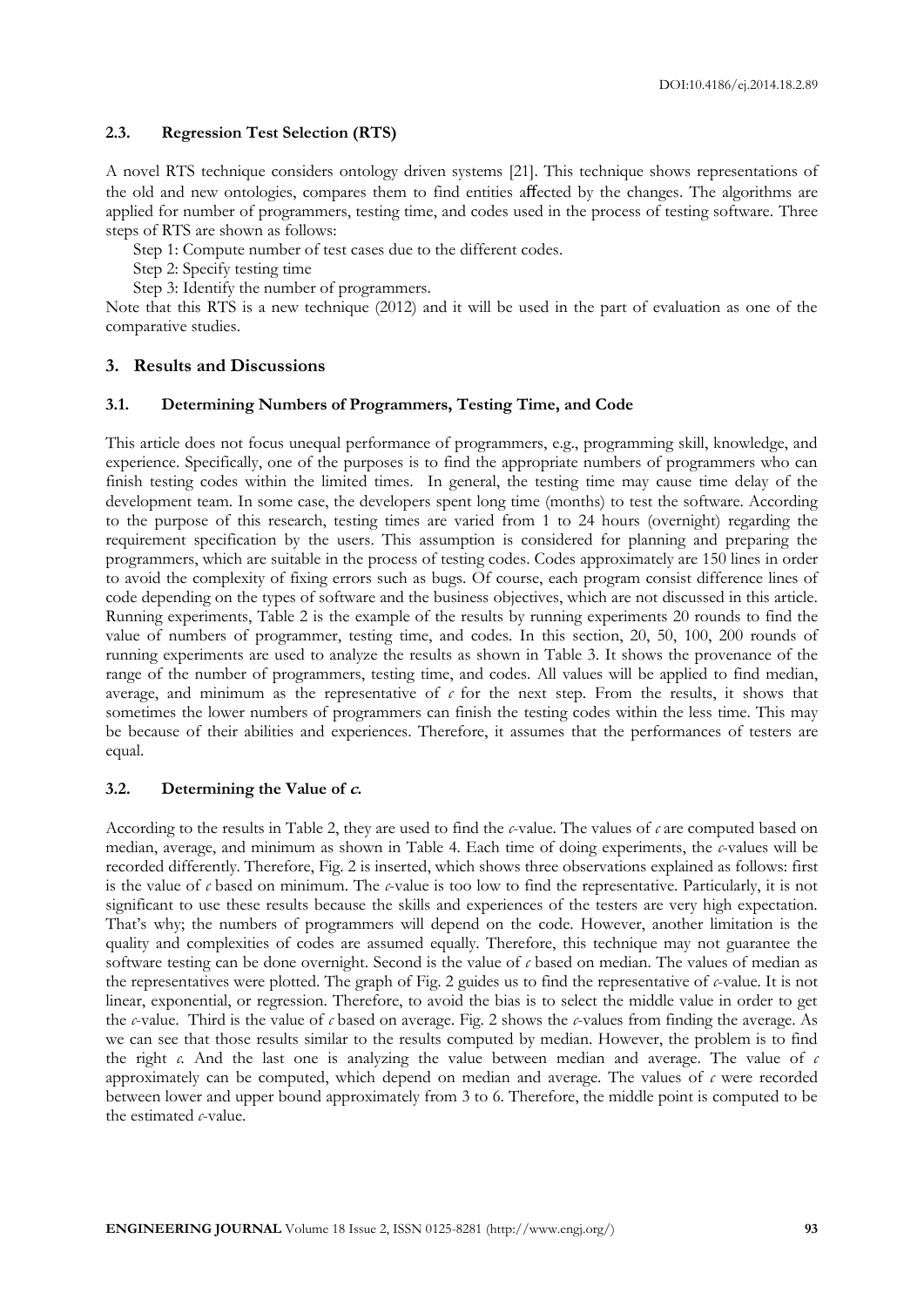| No.            | <b>Number of Programmers</b> | <b>Testing Time (hr)</b> | Code |
|----------------|------------------------------|--------------------------|------|
| $\mathbf{1}$   | 62                           | 21                       | 154  |
| $\sqrt{2}$     | 52                           | 6                        | 148  |
| $\mathfrak{Z}$ | 71                           | 22                       | 153  |
| $\overline{4}$ | 58                           | $\sqrt{2}$               | 150  |
| 5              | 32                           | 19                       | 148  |
| 6              | 45                           | 15                       | 149  |
| 7              | 69                           | 21                       | 156  |
| $8\,$          | 75                           | 18                       | 153  |
| 9              | 39                           | 9                        | 148  |
| 10             | 44                           | 5                        | 148  |
| 11             | 48                           | $\overline{7}$           | 152  |
| 12             | 83                           | 22                       | 153  |
| 13             | 16                           | 5                        | 154  |
| 14             | 61                           | 17                       | 149  |
| 15             | 76                           | 11                       | 152  |
| 16             | 41                           | 17                       | 156  |
| 17             | 60                           | 13                       | 154  |
| 18             | 22                           | $\mathbf{1}$             | 149  |
| 19             | 65                           | 5                        | 151  |
| 20             | 77                           | $\overline{7}$           | 149  |

Table 2. Determining numbers of programmers, testing time, and codes at twenty times.

| Table 3. |  | The results of running experiments 20, 50, 100, and 200 rounds. |  |  |
|----------|--|-----------------------------------------------------------------|--|--|
|          |  |                                                                 |  |  |

| Rounds | Number of Programmers Testing Time (hr) |          | Code    |
|--------|-----------------------------------------|----------|---------|
| 20     | $22 - 83$                               | $1 - 22$ | 148-156 |
| 50     | $20-92$                                 | $1 - 22$ | 152-159 |
| 100    | 23-93                                   | $1 - 20$ | 149-161 |
| 200    | $22 - 84$                               | $1 - 24$ | 147-158 |

Note: the results of running different rounds are closed to each. Therefore, the running 20 rounds are selected for the next studies.



Fig. 2. The *c*-value.

# **3.3. Simulation of Determining the Appropriate Number of Programmer**

Finally, doing the simulation can find the approximate numbers of programmers, which testing time and checking codes. According to this, Table 6 is produced relying on 45 examples. For example, if the time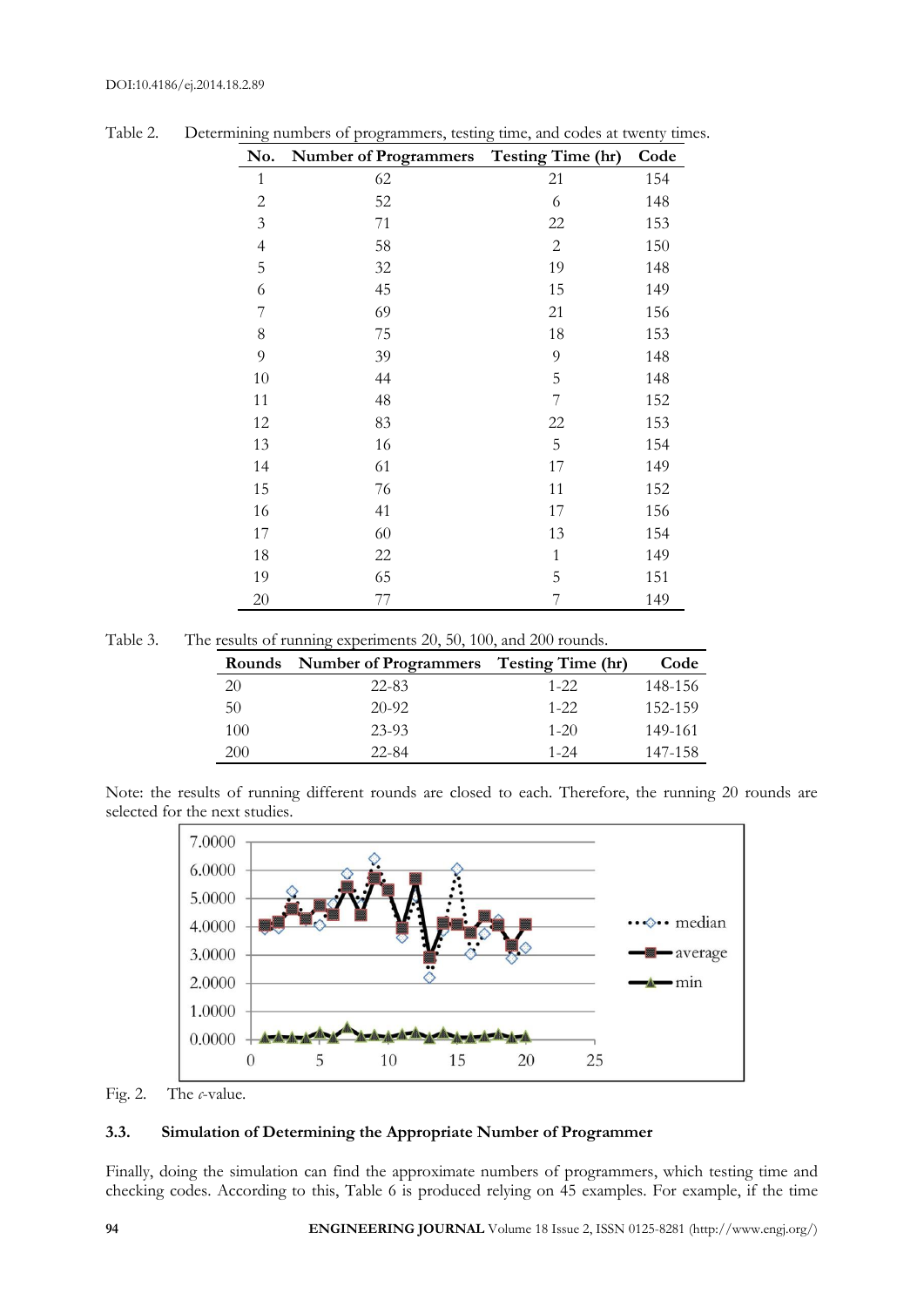requires 24 hours to test 148 lines of codes, then it requires 28 programmers to finish the jobs. Another example, if users need only one hour to test 156 codes, then it may request very high numbers of programmers. From doing experiment, the approximate number of programmers is 693.

| IC T. |         | $\Gamma$ and $\Gamma$ is the same $\Gamma$ is the value of $\mu$ . |                          |      |                   |
|-------|---------|--------------------------------------------------------------------|--------------------------|------|-------------------|
|       | Value   | <b>Numbers of Programmers</b>                                      | <b>Testing Time (hr)</b> | Code | <b>Value of c</b> |
|       | Median  |                                                                    |                          | 152  | 3.7105            |
|       | Average | 48                                                                 |                          | 152  | 3.8717            |
|       | Minimum | 13                                                                 |                          | 149  | 0.0872            |

Table 4. Example of finding the value of *c.*



Fig. 3. Trend of percent errors using the simulation technique.



Fig. 4. Percent errors.

# **3.4. Determining Percent Errors**

Table 7 reports percent errors within the testing program. The third column shows error during 45 rounds of the experiments. Moreover, column four gives the lesser percent errors, which lower than values from column three. The reason is that the results of column three are not related to the numbers of programmers. The results in column four, according to the similar methods start from Step 1 to 5, they can be applied to find the values of *d*, which refers to the percent error for each test.

Furthermore, Fig. 3 is the graph of using percent errors by simulation technique versus numbers of testing programs. The results show that the percent errors are moving up and down between 5 and 20. This means the estimated numbers of programmers can reduce the percent errors (see the results between column 3 and 4)

# **4. Evaluation**

In this section, 20 experiments are selected and provided in order to compare the results of finding the numbers of programmers by using the simulation, regression, and random techniques. Obviously, in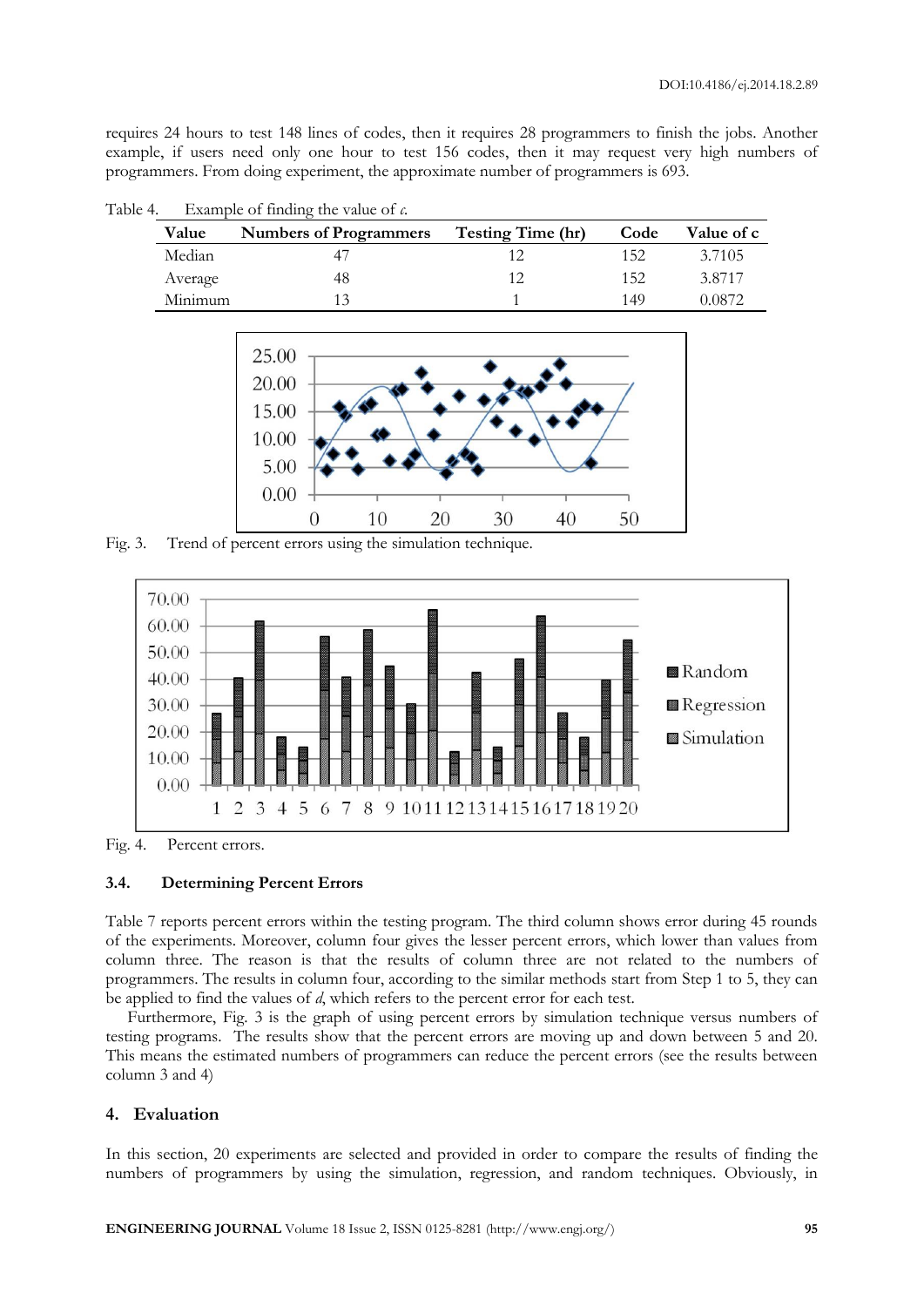experiment number 1, the testing time is requested for 12 hours. The result of random technique requires only one programmer to test the software. This is not practical while simulation and regression need 56 and 63 programmers, which are suitable to possibly to reach the goal. Besides this, in experiment number 10 and 11 request six hours to finish the jobs, the results from using the random technique suggests 123 or 70 programmers. According to this, the random technique has no plan to manage the jobs consistently while the results of applying simulation and regression techniques give the similar suggestion. As we can see the results in Table 8, all number of programmers from simulation is less than regression. This interprets that the cost of testing software by using simulation is also less than the regression technique. Fig. 4 compares percent errors of the various techniques. It shows that the random technique cannot guarantee the errors during testing software. Even so, the simulation technique gives the lower errors than the traditional techniques. This supports the idea of finding the appropriate numbers of programmers by using the simulation technique, which can suggest the lower numbers of them while the percent errors are preserved.

| No.            | Median | Average | Minimum |
|----------------|--------|---------|---------|
| 1              | 3.9208 | 4.0545  | 0.0811  |
| $\overline{c}$ | 3.9505 | 4.1784  | 0.1149  |
| $\mathfrak{Z}$ | 5.2566 | 4.6332  | 0.0878  |
| $\overline{4}$ | 4.2336 | 4.2794  | 0.0676  |
| 5              | 4.067  | 4.7521  | 0.2703  |
| 6              | 4.8079 | 4.4423  | 0.0878  |
| 7              | 5.8824 | 5.4124  | 0.443   |
| 8              | 4.7748 | 4.4223  | 0.1216  |
| 9              | 6.4262 | 5.7285  | 0.1622  |
| 10             | 5.2756 | 5.3049  | 0.1014  |
| 11             | 3.6056 | 3.9462  | 0.2027  |
| 12             | 5.0993 | 5.7118  | 0.2635  |
| 13             | 2.1854 | 2.9132  | 0.0676  |
| 14             | 3.8557 | 4.1258  | 0.2568  |
| 15             | 6.0526 | 4.074   | 0.0878  |
| 16             | 3.0395 | 3.8053  | 0.0811  |
| 17             | 3.7511 | 4.3613  | 0.1216  |
| 18             | 4.2475 | 4.0523  | 0.2027  |
| 19             | 2.8831 | 3.3401  | 0.0811  |
| 20             | 3.2515 | 4.0754  | 0.1351  |

| Table 5.<br>Results of twenty runs to find all c-value. |  |
|---------------------------------------------------------|--|
|---------------------------------------------------------|--|

The details of simulation somehow reduce the validity to the results are explained as follows; It results the appropriate numbers of programmers in terms of quantitative criteria. However, the part of qualitative is one of the limitations of this paper such as skills and knowledge can affect the ability of testing the programs. Besides, the complexity of different programs causes testing time. Therefore, this technique can result only the suitable situations, whereas this constraint is assumed to be ineffective to the whole process of simulation. Moreover, finding *P* by simulation technique regarding testing time and line of codes may not be practical. Increasing the validity of simulation, the relevant factors should be considered, e.g., function and non-function requirements, software architecture, and the environmental changes.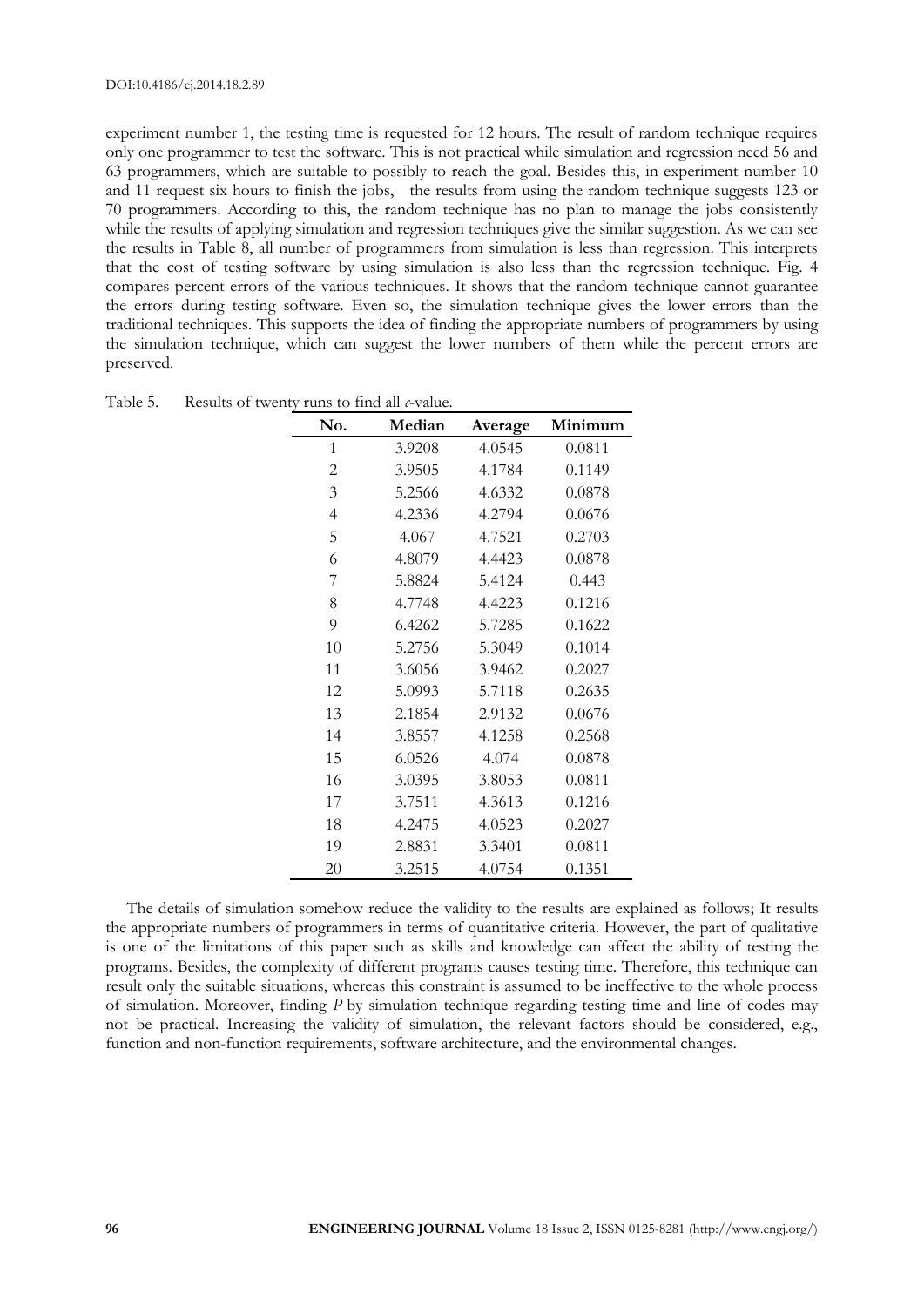| No.                      | Testing time (hr)        | Code       | Numbers of programmers |
|--------------------------|--------------------------|------------|------------------------|
| $\mathbf{1}$             | 24                       | 148        | 28                     |
| $\overline{c}$           | $\overline{\mathcal{I}}$ | 151        | 97                     |
| $\mathfrak{Z}$           | 21                       | 149        | 32                     |
| $\overline{4}$           | 22                       | 150        | 31                     |
| 5                        | $\overline{4}$           | 156        | 176                    |
| 6                        | $\overline{\mathcal{I}}$ | 150        | 96                     |
| $\overline{\mathcal{I}}$ | 5                        | 150        | 135                    |
| $8\,$                    | $\sqrt{2}$               | 155        | 349                    |
| 9                        | 20                       | 150        | 34                     |
| 10                       | $8\,$                    | 151        | 85                     |
| 11                       | 16                       | 156        | 44                     |
| 12                       | 13                       | 154        | 53                     |
| 13                       | 21                       | 156        | 33                     |
| 14                       | 24                       | 155        | 29                     |
| 15                       | $\mathbf{1}$             | 154        | 693                    |
| 16                       | 11                       | 150        | 61                     |
| 17                       | 16                       | 154        | 43                     |
| 18                       | 11                       | 149        | 61                     |
| 19                       | 16                       | 154        | 43                     |
| $20\,$                   | 15                       | 151        | 45                     |
| 21                       | 19                       | 156        | 37                     |
| 22                       | 15                       | 152        | 46                     |
| 23                       | 9                        | 156        | $78\,$                 |
| 24                       | 5                        | 152        | 137                    |
| 25                       | 15                       | 155        | 47                     |
| 26                       | 24                       | 151        | 28                     |
| $27\,$                   | 23                       | 149        | 29                     |
| 28                       | 19                       | 156        | 37                     |
| 29                       | 23                       | 150        | 29                     |
| 30                       | 10                       | 154        | 69                     |
| 31                       | 22                       | 148        | 30                     |
| $32\,$                   | $8\,$                    | 148        | 83<br>43               |
| 33                       | 16                       | 154        |                        |
| 34<br>35                 | 12                       | 149        | 56<br>58               |
|                          | 12                       | 154        |                        |
| 36<br>37                 | $8\,$<br>14              | 156        | 88<br>48               |
| 38                       | 24                       | 150<br>151 | 28                     |
| 39                       | 9                        |            | 77                     |
| 40                       | 21                       | 154<br>152 | 33                     |
| 41                       | 21                       |            |                        |
| 42                       | $\overline{4}$           | 153<br>152 | 33<br>171              |
| 43                       | 18                       | 155        | 39                     |
| 44                       | 13                       | 152        | 53                     |
| 45                       | 16                       | 155        | 44                     |
|                          |                          |            |                        |

Table 6. Determining the appropriate numbers of  $\cdot$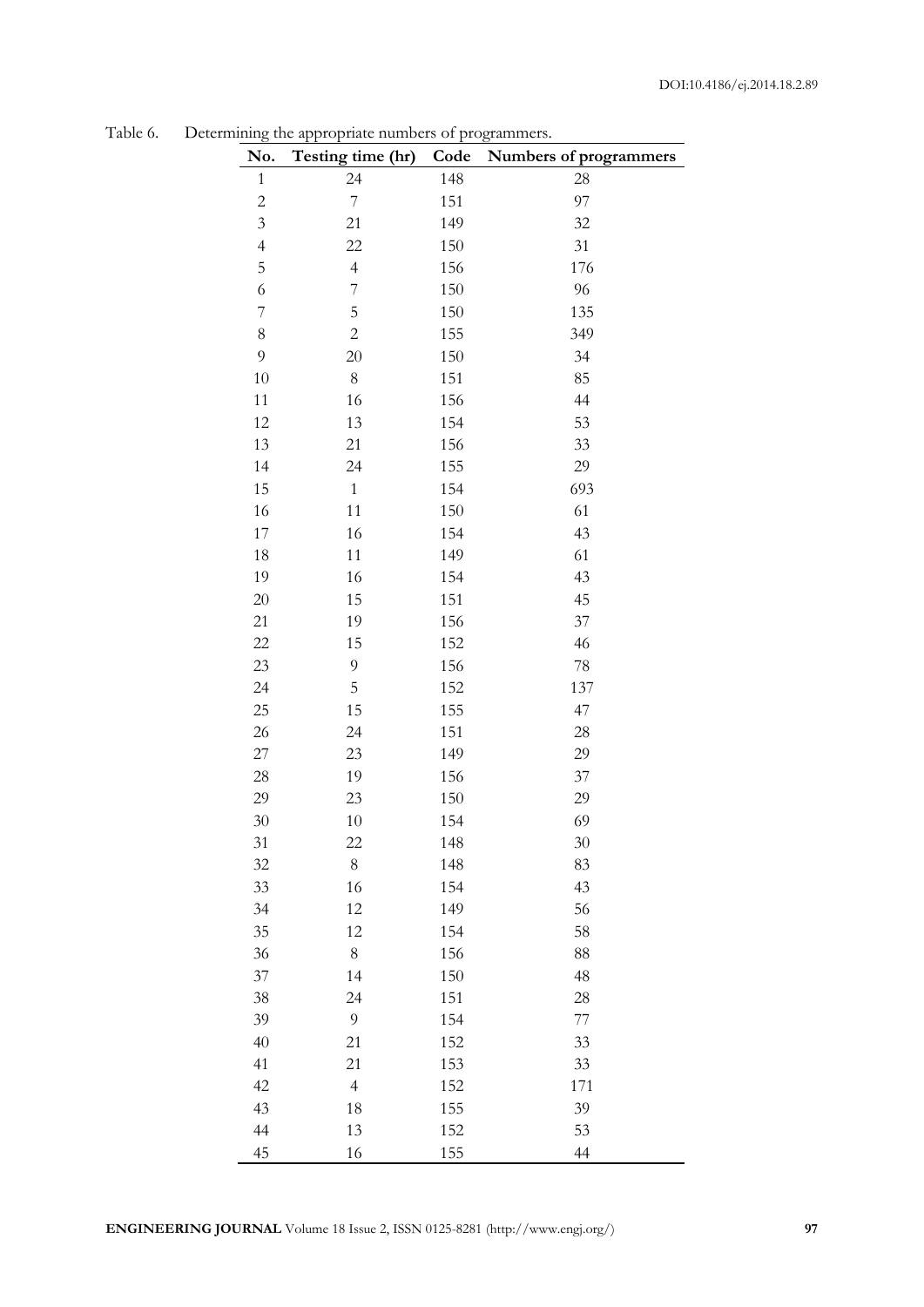| No.                     | <b>Bugs</b>      | Code | <b>%errors</b> by | <b>%errors</b> by |
|-------------------------|------------------|------|-------------------|-------------------|
|                         |                  |      | traditional       | simulation        |
| $\mathbf{1}$            | 17               | 155  | 10.97             | 9.43              |
| $\overline{c}$          | $\,8\,$          | 154  | 5.19              | 4.47              |
| $\overline{\mathbf{3}}$ | 13               | 152  | 8.55              | 7.36              |
| $\overline{4}$          | 28               | 151  | 18.54             | 15.95             |
| 5                       | 25               | 150  | 16.67             | 14.33             |
| 6                       | 13               | 148  | 8.78              | 7.55              |
| $\overline{7}$          | $8\,$            | 149  | 5.37              | 4.62              |
| $\,8\,$                 | 28               | 152  | 18.42             | 15.84             |
| 9                       | 30               | 156  | 19.23             | 16.54             |
| 10                      | 19               | 151  | 12.58             | 10.82             |
| $11$                    | 19               | 148  | 12.84             | 11.04             |
| 12                      | 11               | 153  | 7.19              | 6.18              |
| 13                      | 33               | 152  | 21.71             | 18.67             |
| 14                      | 34               | 153  | 22.22             | 19.11             |
| 15                      | 10               | 153  | 6.54              | 5.62              |
| 16                      | 13               | 153  | 8.50              | 7.31              |
| 17                      | 40               | 156  | 25.64             | 22.05             |
| 18                      | 34               | 151  | 22.52             | 19.36             |
| 19                      | 19               | 150  | 12.67             | 10.89             |
| 20                      | 27               | 150  | 18.00             | 15.48             |
| 21                      | $\boldsymbol{7}$ | 152  | 4.61              | 3.96              |
| 22                      | 11               | 156  | 7.05              | 6.06              |
| 23                      | 32               | 154  | 20.78             | 17.87             |
| 24                      | 13               | 150  | 8.67              | 7.45              |
| 25                      | 12               | 154  | 7.79              | 6.70              |
| 26                      | $8\,$            | 151  | 5.30              | 4.56              |
| $27\,$                  | 30               | 151  | 19.87             | 17.09             |
| 28                      | 40               | 148  | 27.03             | 23.24             |
| 29                      | 24               | 155  | 15.48             | 13.32             |
| $30\,$                  | $30\,$           | 149  | 20.13             | 17.32             |
| 31                      | 36               | 154  | 23.38             | 20.10             |
| 32                      | 21               | 156  | 13.46             | 11.58             |
| 33                      | 32               | 148  | 21.62             | 18.59             |
| 34                      | $32\,$           | 148  | 21.62             | 18.59             |
| 35                      | 17               | 148  | 11.49             | 9.88              |
| 36                      | 34               | 149  | 22.82             | 19.62             |
| 37                      | 39               | 155  | 25.16             | 21.64             |
| 38                      | 23               | 149  | 15.44             | 13.28             |
| 39                      | 41               | 149  | 27.52             | 23.66             |
| 40                      | 35               | 150  | 23.33             | 20.07             |
| 41                      | $23\,$           | 151  | 15.23             | 13.10             |
| 42                      | $27\,$           | 153  | 17.65             | 15.18             |
| 43                      | 28               | 149  | 18.79             | 16.16             |
| 44                      | 10               | 150  | 6.67              | 5.73              |
| 45                      | $27\,$           | 149  | 18.12             | 15.58             |

Table 7. Determining percent errors.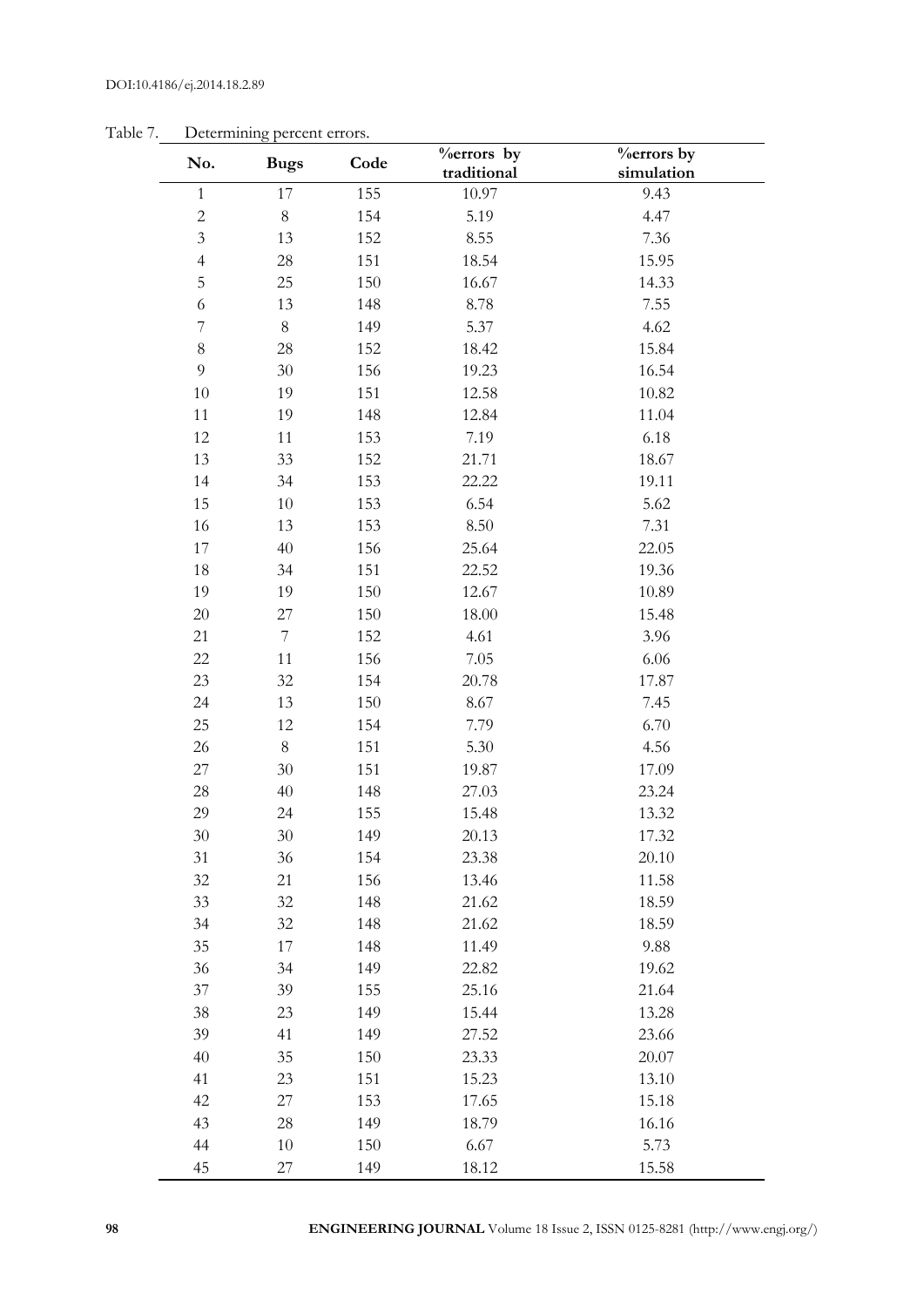| No.            | <b>Testing Time (hr)</b> | Code |        | Simulation Regression | Random       |
|----------------|--------------------------|------|--------|-----------------------|--------------|
| 1              | 12                       | 150  | 56     | 63                    | $\mathbf{1}$ |
| $\overline{2}$ | 5                        | 155  | 140    | 155                   | 93           |
| 3              | 14                       | 149  | 48     | 53                    | 11           |
| $\overline{4}$ | 6                        | 149  | 112    | 124                   | 99           |
| 5              | 20                       | 152  | 34     | 38                    | 15           |
| 6              | $\mathbf 5$              | 152  | 137    | 152                   | 122          |
| $\overline{7}$ | 15                       | 150  | 45     | 50                    | $10\,$       |
| 8              | 11                       | 152  | 62     | 69                    | 69           |
| 9              | 24                       | 150  | 28     | 31                    | 38           |
| 10             | 6                        | 148  | 111    | 123                   | 123          |
| 11             | 6                        | 153  | 115    | 128                   | $70\,$       |
| 12             | 18                       | 149  | 37     | 41                    | 41           |
| 13             | $\mathbf{1}$             | 154  | 693    | 770                   | 924          |
| 14             | 13                       | 152  | 53     | 58                    | $35\,$       |
| 15             | 13                       | 152  | 53     | 58                    | 58           |
| 16             | 8                        | 155  | 87     | 97                    | 39           |
| 17             | 12                       | 150  | 56     | 63                    | 63           |
| 18             | 15                       | 149  | 45     | 50                    | 60           |
| 19             | 14                       | 156  | 50     | 56                    | 11           |
| 20             | 23                       | 152  | $30\,$ | 33                    | 13           |

Table 8. Determining numbers of programmers due to Simulation, Regression, and Random techniques.

# **5. Conclusion**

As we know that the SDLC is the well-known methodology for computer software engineering, particularly in developing, testing, and maintaining the program. Many researches propose techniques and methods for testing and maintaining software such as regression test selection. Nevertheless, this paper presents the simulation technique to determine the appropriate numbers of programmers in the process of software testing, whereas testing time is specified by the users. The proposed model gives minimum numbers of programmers compared with the traditional techniques. Moreover, it includes the most important factors, which are requirement specification (functions), lines of code, and faults. Another is to find the percent errors or bugs that may fail the entire software system. This article aims some of the researchers who want to answer the questions: "How many of programmers are required to test the software overnight?" and are the results after testing significant?

#### **References**

- [1] N. M. A. Munassar and A. Govardhan, "A comparison between five models of software engineering," *IJCSI*, vol. 7, no. 5, pp. 94-101, Sept. 2010.
- [2] A. Kaur and K. S. Mann, "Component based software engineering," *IJCA*, vol. 2, no. 1, pp. 105-108, May 2010.
- [3] M. M. Lehman, "Software engineering, the software process and their support," *SEJ*, vol. 6, no. 5, pp. 243-258, Sept. 1991.
- [4] S. T. Krishna, S. Sreekanth, B. Bhaskar, and N. P. Kuma, "Explore ten different types of software engineering principles," *IJNSA*, vol. 4, no. 5, pp. 191-201, Sept. 2012.
- [5] T. M. Krishna, and D. Vasumathi, "A study of mining software engineering data and software testing," *CIS*, vol. 2, no. 11, pp. 598-603, Oct. 2012.
- [6] L. Osterweil, "Strategic directions in software quality," *ACM Computing Surveys*, vol. 28, no. 4, pp. 738- 750, Dec. 1996.
- [7] M. E. Fagan, "Design and code inspection to reduce errors in program development," *IBM Systems Journal*, vol. 15, no. 3, pp. 182-211, Mar. 1976.

**ENGINEERING JOURNAL** Volume 18 Issue 2, ISSN 0125-8281 (http://www.engj.org/) **99**